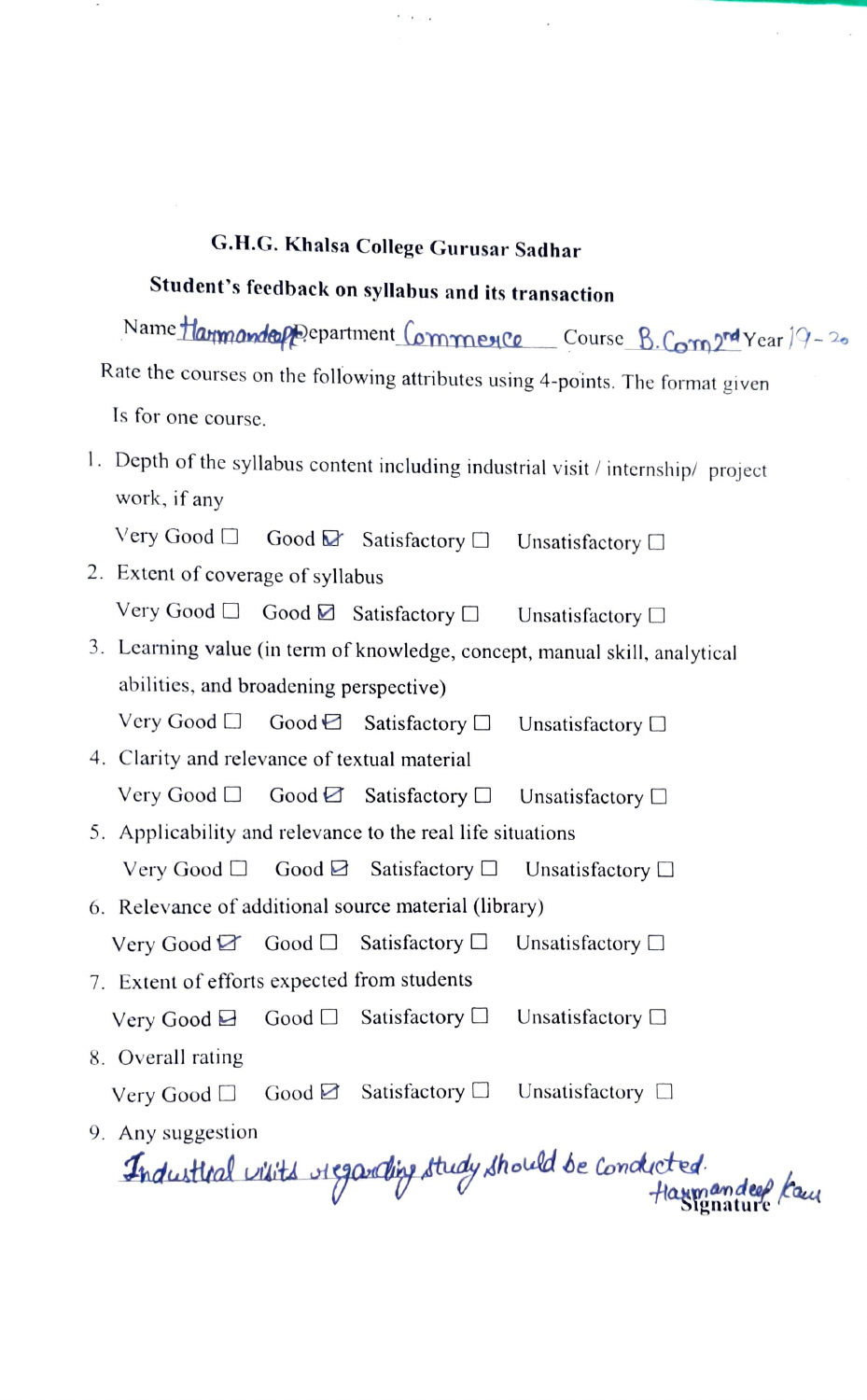# G.H.G. Khalsa College Gurusar Sadhar

# Student's feedback on syllabus and its transaction

Name Jashnoor Department Eduction Course BA BEd. Year 2019-20 Rate the courses on the following attributes using 4-points. The format given

Is for one course.

1. Depth of the syllabus content including industrial visit  $\ell$  internship $\ell$  project work, if any

Very Good Good Satisfactory D Unsatisfactory D

- 2. Extent of coverage of syllabus<br>Very Good  $\Box$  Good  $\Box$  Satisfactory  $\Box$  Unsatisfactory  $\Box$
- 3. Learning value (in term of knowledge, concept, manual skill, analytical abilities, and broadening perspective)
	- Very Good  $\Box$  Good  $\Box$  Satisfactory  $\Box$  Unsatisfactory  $\Box$
- 4. Clarity and relevance of textual material Very Good  $\Box$  Good  $\Box$  Satisfactory  $\Box$  Unsatisfactory  $\Box$
- 5. Applicability and relevance to the real life situations Very Good Good Satisfactory D Unsatisfactory D
- 6. Relevance of additional source material (library) Very Good  $\Box$  Good  $\Box$  Satisfactory  $\Box$  Unsatisfactory  $\Box$
- 7. Extent of efforts expected from students

Very Good  $\Box$  Good Satisfactory  $\Box$  Unsatisfactory  $\Box$ 

- 8. Overall rating Very Good Good Satisfactory D Unsatisfactory D
	-

9. Any suggestion

Jarknoon smat Signature